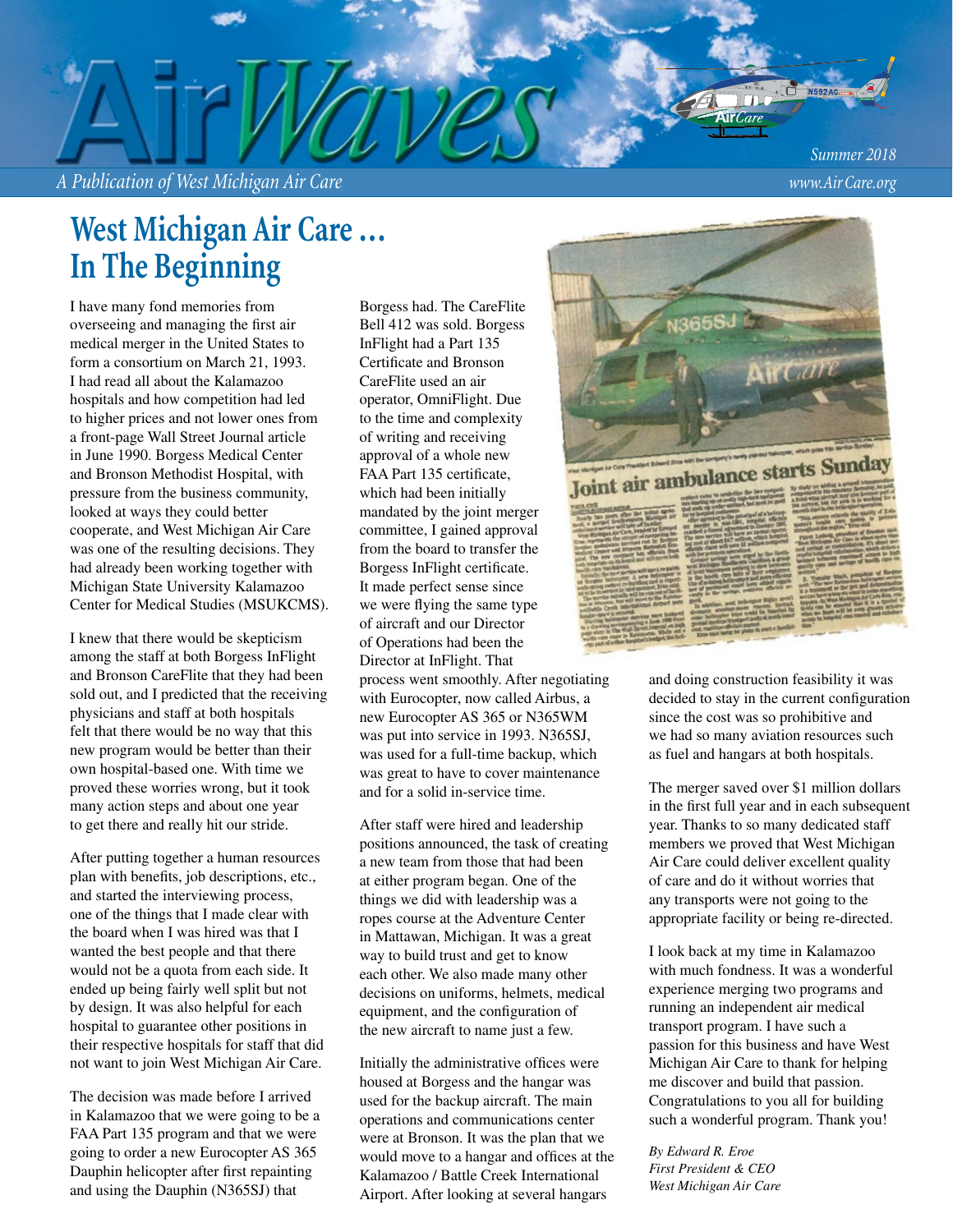# **25 Years of Service**

#### **Steve and Terry**

Of the changes over the years at West Michigan Air Care, one constant since the beginning of the program has been two of the men "behind the scenes". WMAC recently honored two of the first Air Medical Communication Specialists (ACS) who are celebrating over 25 years with the company, and over 30 years in the air medical industry: Steve Riet Kerk and Terry Tratt

In 1970, Steve graduated from Otsego High School and enlisted in the Marine Corp. He served his basic training in Camp Pendleton. He received orders to



*Steve Riet Kerk*

report to Vietnam shortly after that, but he did not end up being deployed, and instead served two years in infantry. After the military, Steve worked as a millwright/ machinist for National Gypson Company



paper mill in Kalamazoo working seven days a week, covering all shifts.

Steve attended Kalamazoo Valley Community College for his Emergency Medical Technician (EMT) license and worked for Kellogg Ambulance Service,

who was one of two local EMS companies in Kalamazoo County, from 1973-1983. During that time he also began working at Borgess Medical Center as a patient care technician in the emergency department.

In addition to his EMS service, Steve also served as a volunteer fire fighter for Alamo Township Fire for 23 years from 1974-1997. At the time there was no previous experience needed to serve on the department and through his experience, he progressed to a training captain. Steve recalls that time of his life fondly and states with a laugh, "It was fun!"

When Borgess In-Flight was established as the air medical transport company for Borgess Medical Center, Steve's EMT background made him eligible for a job as an air medical communication specialists (ACS). In late 1984 he was hired and began training, which at that time was done with Survival Flight in Ann Arbor. Steve states that, "A phone call for a transport would come in and you'd have a piece of paper and a map with a piece of string," and that was how heading and distance information was obtained for the flight crew. Flight following was done with VHF radios and call backs every ten minutes.

Steve was in charge of arranging transports for Air Care's fixed wing program when it was in service from 1995-1998. He describes having an old "bag style" cell phone that he carried at all times and would manage the details from the financial aspect, to calling in medical crew and arranging available aircraft for the transports.

Among Steve's other responsibilities, he has kept the statistics for the company including flight volume, location of transports, patient population, demographics and crew statistics. Since the Metro Aviation merger Steve has been responsible for incorporating complete flight and flight vector into the new communications system at WMAC. He is part of the safety committee at WMAC

Terry graduated from White Water State University in White Water, Wisconsin with a marketing degree. He entered the Marine Corp and served over four years before returning to Wisconsin.

He held various jobs, including working with his father on the family farm,

before relocating to Kalamazoo. Terry was employed at the Kalamazoo/ Battle Creek International Airport as an air traffic controller (ATC). This is a position he held from 1977-1981.



In December of 1984 he was hired as a dispatcher for Borgess In-Flight prior to transitioning to WMAC. Additionally he has worked at the Patient Admission and Transfer Hub (PATH) at Borgess Medical Center since about 2003 to facilitate admissions and transfers, and assist the coordination of incoming and ambulance traffic. One of Terry's current responsibilities is maintaining policy development

After nearly 10 years for both Steve and Terry with the dispatch center at In-Flight, the 1993 merge of Bronson



*Terry Tratt*

Care Flite and Borgess In-Flight into WMAC brought about changes including moving the dispatch center to Bronson's main campus, where it currently operates. They have witnessed several transitions in aircraft airframes, including a Twin Star and several different Dauphin's, until the current EC-145 through Metro Aviation that is utilized today. Other changes occurred when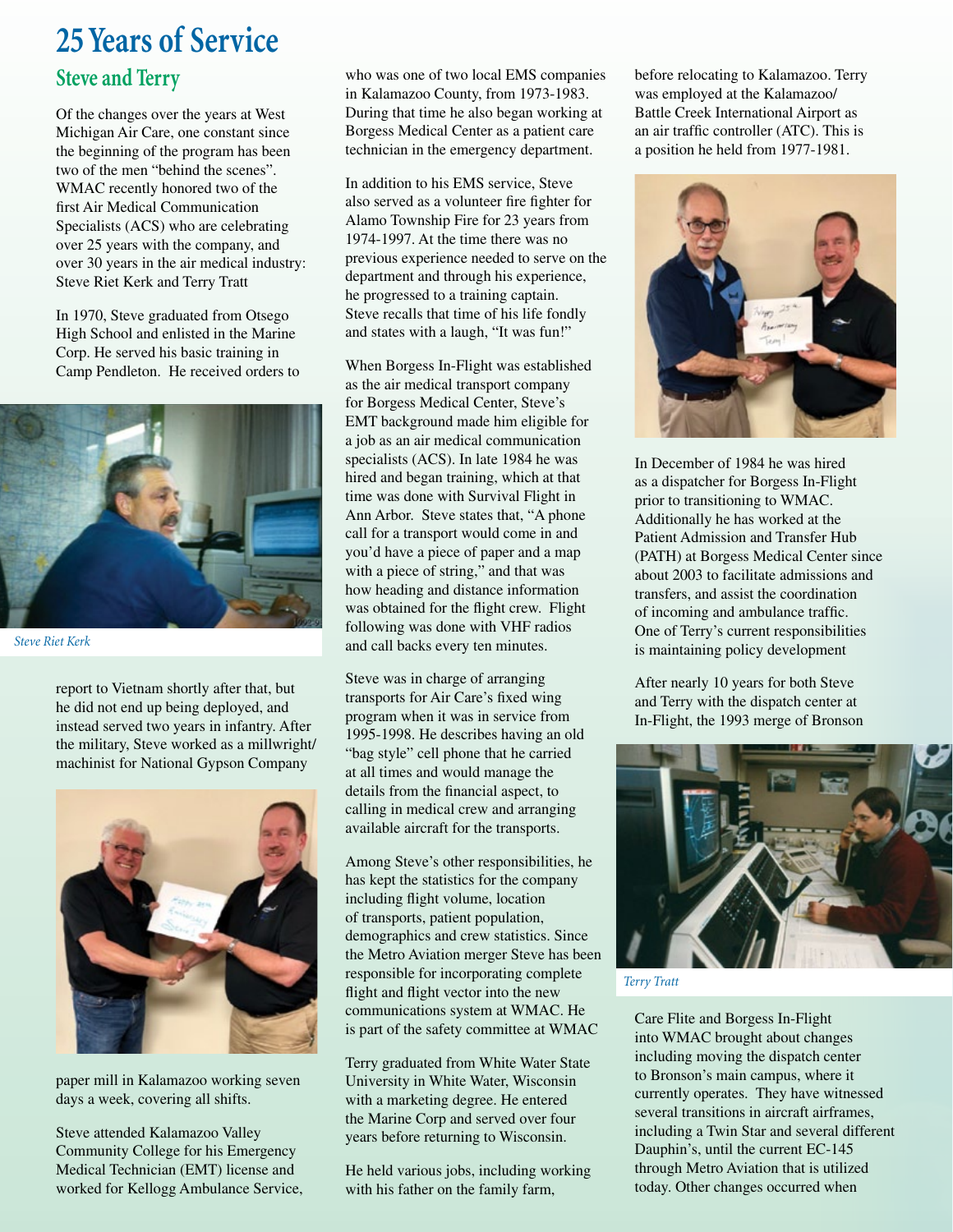WMAC ACS's gained responsibility to cover calls for Kalamazoo Medical Communication. They manage emergent incoming transports into the county, direct ambulance traffic to the proper destinations and record calls to physicians and hospitals from ground crews. They also dispatch for the resident physician program MSU 1 that assists local EMS in Kalamazoo County

As Commission on Accreditation of Medical Transport Systems (CAMTS) and increased Health Emergency Medical Services (HEMS) programs started, safety became the foreground of the committee's standards. Some of the improvement to safety standards involve annual and on-going safety training for staff, the advancement of the radio systems and weather minimums, which Steve says "has changed how we operate immensely". From the medical crew's perspective they have seen the configuration over the years change from a doctor and nurse team, to a nurse and paramedic, to the current dual nurse/paramedic crew. Steve has observed that "the crew also has evolved to have a more critical care oriented approach to patient care" with Terry agreeing that he has seen "growth with proper utilization of critical care transports."

Over the years. They both feel as if they have seen changes in the overall operations at WMAC, as well as in the industry, to where refined procedures over the years have made the operations more effective.

Outside of WMAC, Steve enjoys spending time with his seven kids, twelve grandkids, two great grandkids and wife of 15 years, Yvonne. He likes playing his guitar, singing, cooking, golf, traveling to Nashville, North Carolina (his favorite), Orlando and Atlanta.

Terry lives in Kalamazoo with his wife Karen of 36 years and has three grown children. Terry enjoys watching seasonal sports and is always a loyal Green Bay Packers fan, "Go Pack Go"!

We are proud to have Terry and Steve as part of our WMAC family, and thank them for their years of hard work and dedication!

*By Sara Sturgeon BSN, RN, CFRN, NREMT-P Flight Nurse West Michigan Air Care*

#### **John**

There are a several things in life I'm good at. Apparently, getting out of being the helicopter mechanic in Kalamazoo is not one of those.

Finding myself fresh out of three years in the U.S. Army and then A&P school I was working in the maintenance hangar at OmniFlight Helicopters in Janesville, Wisconsin when a supervisor (Sup) came up to me one afternoon and the following conversation ensued:

Sup: "You have experience on Bell 412's, don't you?"

Me: "No, Hueys".

Sup: "Close enough! Pack a toolbox, they need you in Kalamazoo."

Me: "When?"

Sup: "Tomorrow morning. It's only for a couple weeks."

The next morning I entered the hangar at Bronson Methodist Hospital for the very first time, set my toolbox down, touched the 412, and ran to update my resume. All I had to do on day 1 was an impending 25 hour airframe inspection, relatively simple … unless you find a cracked exhaust stack. Within one hour of my arrival I had grounded the aircraft. 17 hours later it was back in service and my first day in Kalamazoo was in the books.

That was April, 1991.

I finished the two weeks and happily returned home to Wisconsin, only to be sent back to Kalamazoo two weeks later … for three weeks this time, then a month, then another month. Sometime that fall I was informed that I was to be the lucky winner in the 'Who Gets To Be Kalamazoo's Next Full Time Mechanic sweepstakes'. In that same meeting my buddy received the same prestigious position for Sioux Falls, South Dakota so I, admittedly reluctantly, packed everything and moved to Kalamazoo, Michigan.

Since then, the airframes have changed, teammates have come and gone, the company name has changed, friendships have formed, I've gotten remarried, six grandchildren have arrived, and the key still works in the hangar door. It would seem I have, again somewhat reluctantly, made a career of this.

It's funny how life changes. Now, when I travel, I find myself happily returning home to Kalamazoo.

*By John Eichel Lead A&P Engineer West Michigan Air Care*



*John Eichel*